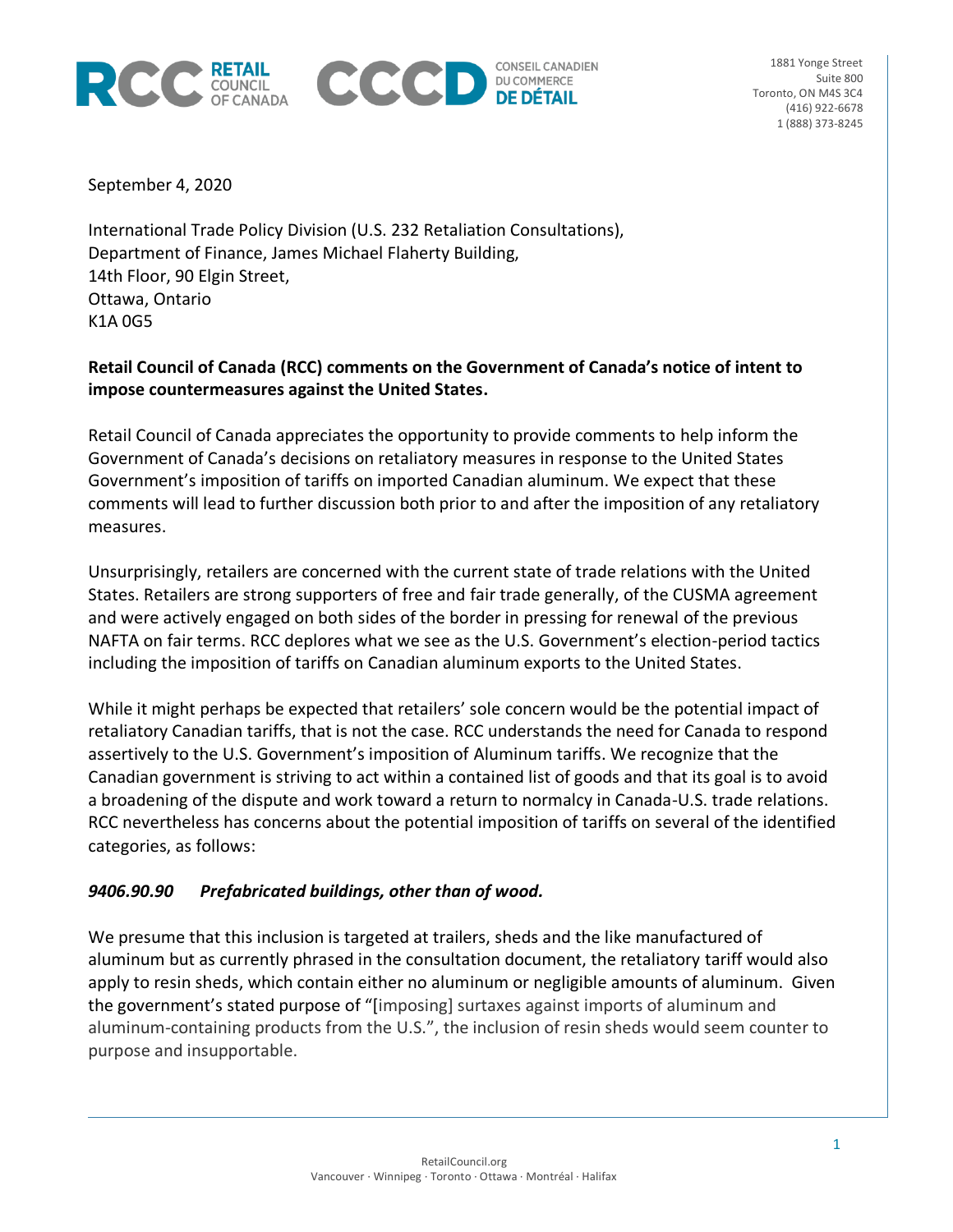



If the government still wishes to include aluminum prefabricated buildings, it could instead choose to impose surtaxes against U.S.-manufactured goods falling under HS Code 9406.90.90.10, which would then specifically capture "Prefabricated buildings. – Other – Other – Of aluminum" and would exclude resin sheds.

# *8450.11, 8450.12 Household Washing Machines*

Retail Council members make the overwhelming share of large appliance sales in Canada and for that reason, RCC was approached in 2019 by Environment Canada's Pan-Canadian Framework Implementation Office and by Natural Resources Canada's *EnergyStar* unit to help coordinate their efforts to deliver a point-of-sale tax rebate in order to encourage customers to buy *EnergyStar*  appliances, with the goal of lower energy consumption, leading to better environmental outcomes.

That program, announced on August 27, 2019, committed \$200 million from the Government of Canada to fund retailer-administered rebates in Ontario (which had not signed on to the Pan-Canadian framework, hence the direct support for Ontario residents). Because applications to the program have closed, with all funding now fully committed, it might be thought that the program has run its course. In fact, successful retail applicants with locations in five or more municipalities can provide rebates up until September 30, 2020. Successful applicants, typically smaller businesses, with locations in one to four municipalities can provide rebates up until March 31, 2021.

If the Government does impose surtaxes on household washing machines, it would find itself in the odd circumstance of concurrently providing rebates and imposing tax surcharges on many of the same items. RCC recognizes that not all *EnergyStar* rated washing machines are U.S. manufactured, but the U.S. manufacture of many appliances from Electrolux, Frigidaire, Whirlpool, Maytag and General Electric, among others, means that a substantial majority of such products emanates from the United States.

RCC is well-aware of the location of President Trump's announcement of the tariffs on Canadian aluminum and of the presence of washer-manufacturing facilities in electorally important locations in Ohio, North Carolina and Iowa. Nevertheless, we believe that surtaxes on items that concurrently generate Government of Canada-funded rebates would send a conflictual "push-mepull-you" message about public policy and would also be detrimental on the environmental front.

# *9506.99, 9506.31 Sports Equipment and Golf Clubs*

The third and last RCC observation on the pending retaliatory measures pertains to sporting equipment. During the depth of the COVID-19 pandemic, sports, especially team sports, were one of the hardest-hit areas of the Canadian economy. This affected not only operators of sporting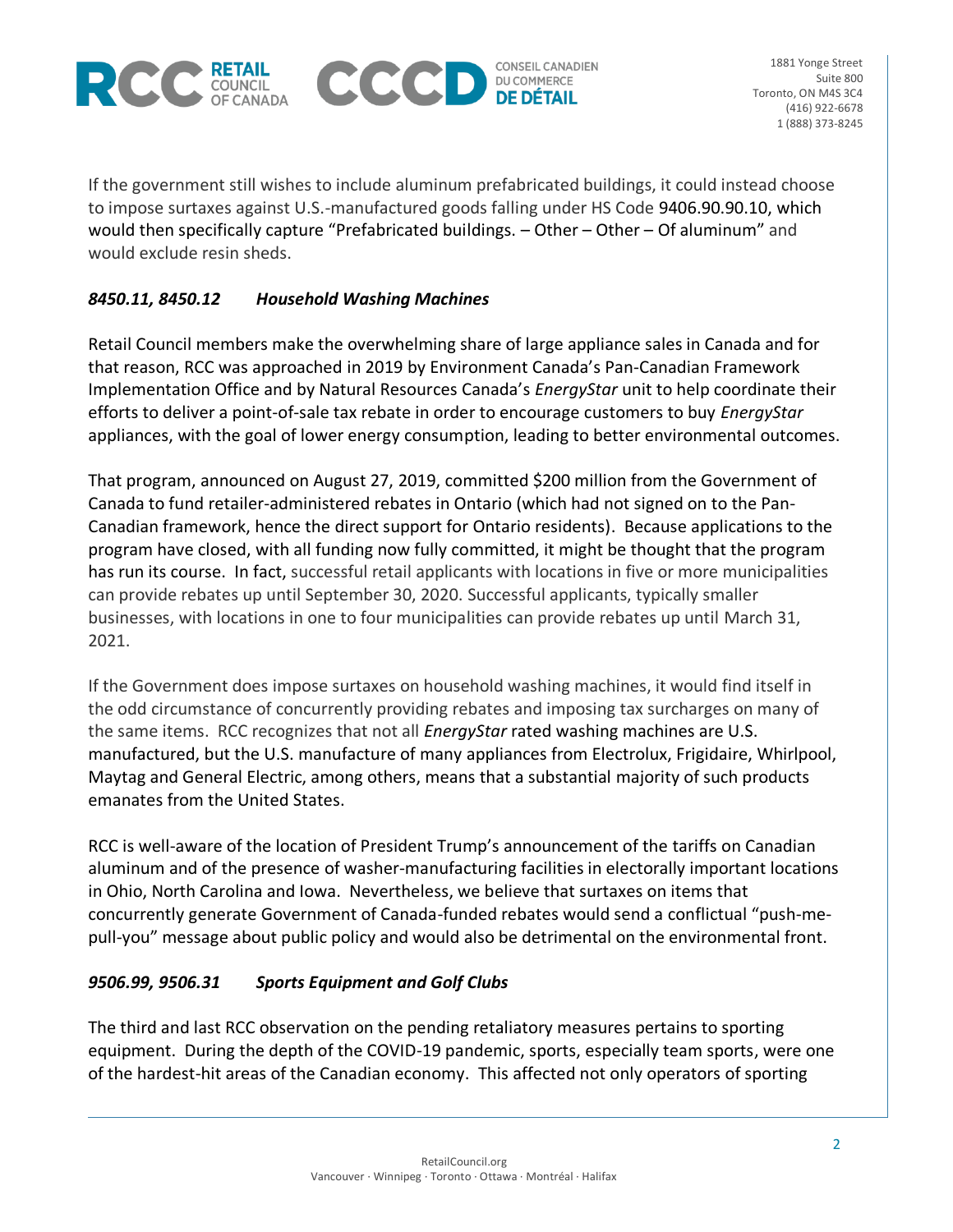



venues but also those who sold sports equipment, who faced collapsing demand due to physical distancing requirements. The market for sporting goods has rebounded this summer as restrictions have been lifted but the three months March, April and May 2020 saw year-over-year declines of 20%, 64% and 24% respectively, representing \$1.18 billion in lost sales.

**Retail trade sales: Sporting goods, hobby, book and music stores**

| Geography          | Feb-20      | Mar-20  | Apr-20  | $May-20$ |
|--------------------|-------------|---------|---------|----------|
|                    | (\$million) |         |         |          |
| Canada             | 1,071,592   | 817,657 | 371,689 | 765,583  |
| percentage decline |             |         |         |          |
| from pre COVID-19  |             |         |         |          |
| period (Feb 2020)  |             | 23.7%   | 65.3%   | 28.6%    |
| percentage decline |             |         |         |          |
| from pre COVID-19  |             |         |         |          |
| period (same month |             |         |         |          |
| 2019)              |             | 19.5%   | 64.3%   | 24.7%    |

Source: Statistics Canada Table: 20-10-0008-01

Though other areas of the economy have undoubtedly been negatively affected by COVID-19, retail, and sporting goods retail in particular, have been especially hard-hit and we would caution against the imposition of surtaxes that would have a negative effect during the recovery.

--------------

Retail Council of Canada would be pleased to answer questions on the comments above or to facilitate further discussions between the Government of Canada and potentially affected retailers. Please feel free to contact me at [klittler@retailcouncil.org](mailto:klittler@retailcouncil.org) or by telephone at (416) 906-0040.

Regards,

Karl Littler SVP Public Affairs